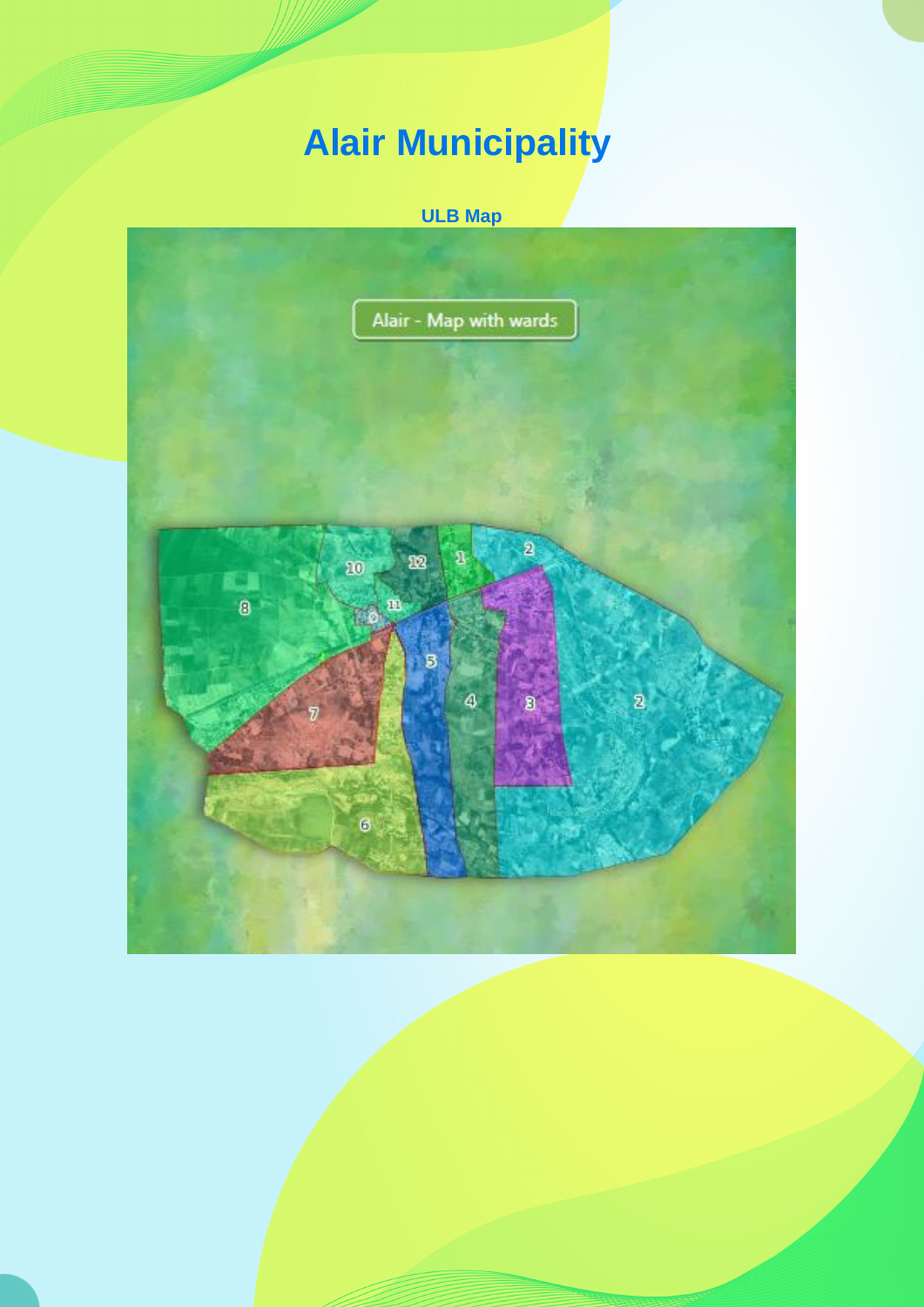| <b>PROFILE</b> |                                                                                                          |  |  |  |  |  |  |
|----------------|----------------------------------------------------------------------------------------------------------|--|--|--|--|--|--|
| $\mathbf{1}$   | Corporation/Municipality Name Alair, Dist:Yadadri Bhongir                                                |  |  |  |  |  |  |
| 2              | Date of Constitution 02-08-2018 Extent (Sq.Kms) 24.19                                                    |  |  |  |  |  |  |
| 3              | Population (2011) 17120, Present (estd) 20367                                                            |  |  |  |  |  |  |
| 3.1            | S.Cs 2616, % 15.28 STs 122, % 0.71                                                                       |  |  |  |  |  |  |
| 3.2            | Voters 13275 : Male: 6597, Female 6678                                                                   |  |  |  |  |  |  |
| 3.3            | No. of Households 5530                                                                                   |  |  |  |  |  |  |
| 3.4            | No. of wards: 12                                                                                         |  |  |  |  |  |  |
| 4              | Total no.of ward committee members 720; Youth 180, Senior<br>Citizen 180 Women 180 & eminent persons 180 |  |  |  |  |  |  |
| 5              | No.of SHGs 329, No. of SHG Members 3129, No. of SLF/ALFs 13 No. of<br>TLFs1, No. of PWD groups 0         |  |  |  |  |  |  |
| 5.1            | SHG Bank linkage Target (Lakhs) 398.50, Achievement (Lakhs) 5.00                                         |  |  |  |  |  |  |
| 5.2            | No. of Street Vendors 1037, Street vendors provided with bank linkage<br><u>.1006</u>                    |  |  |  |  |  |  |
| 6              | TOTAL Number of PENSIONS 2060;                                                                           |  |  |  |  |  |  |
| 6.1            | OAP (Nos). 520, 6.2. PWD pensions. 239, 6.3. Widow Pensions, 761                                         |  |  |  |  |  |  |
| 6.2            | Weavers pensions. 183, 6.5. Toddy tappers pensions. 43                                                   |  |  |  |  |  |  |
| 6.3            | ART(AIDS) pensions: 0, 6.7. Filaria persons Nos. 0                                                       |  |  |  |  |  |  |
| 6.4            | Financial Assistance to Beedi worker (Nos): 222                                                          |  |  |  |  |  |  |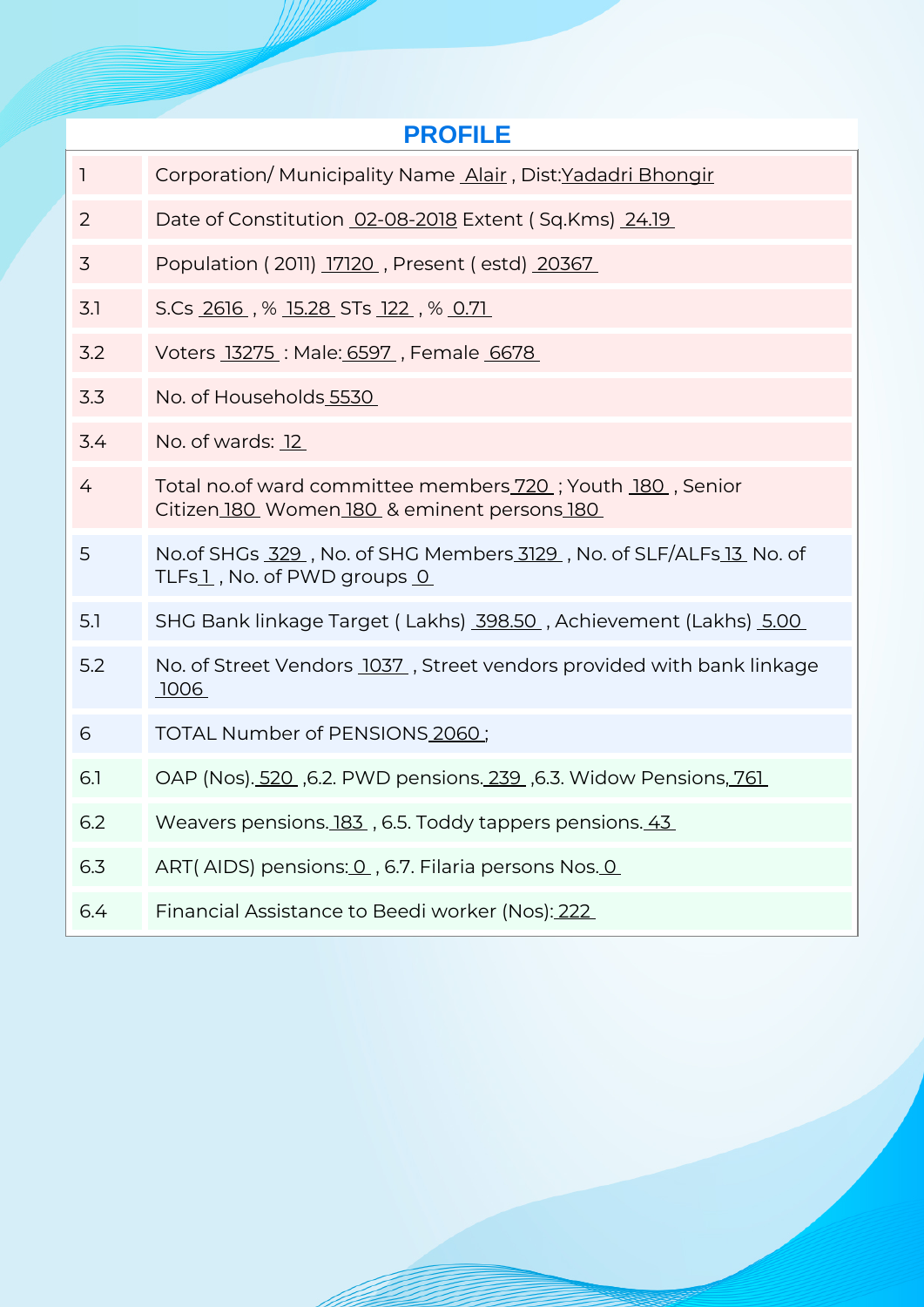| 6.5  | Financial Assistance to single women (Nos) 92                                                                                                                                            |  |  |  |
|------|------------------------------------------------------------------------------------------------------------------------------------------------------------------------------------------|--|--|--|
| 7    | No. of Ration shops 9                                                                                                                                                                    |  |  |  |
| 7.1  | No. of Food Security cards (FSCs): 5241                                                                                                                                                  |  |  |  |
| 8    | Length of roads (in kms): 44.4 CC 20.50, BT 11.40, WBM 6.00,<br>Kachha 6.50                                                                                                              |  |  |  |
| 9    | Total length of drains (in kms): CC 3.60, Masonary 11.90, Kachha 5.60;<br>Total 21.1                                                                                                     |  |  |  |
| 10   | Source of water supply (specify); Mission Bhagiratha and Power Bores                                                                                                                     |  |  |  |
| 10.1 | Total Length of water supply Distribution network (KMs) 58.59                                                                                                                            |  |  |  |
| 10.2 | Total demand for water supply per day (MLD) 3.54                                                                                                                                         |  |  |  |
| 10.3 | Present supply of drinking water (MLD) 1.18, No. of water tap connections<br>3656                                                                                                        |  |  |  |
| 10.4 | No. of power bores 46, No. of hand 47                                                                                                                                                    |  |  |  |
| 10.5 | Details of Water Treatment Plants, area, ward No., capacity                                                                                                                              |  |  |  |
| 11   | Whether having UGD facility (Yes/No) Yes, Total Length of UGD pipelines<br>(in Kms), 2.4, No. of houses connected to UGD 2415 Whether having<br>STP or Not No , Capacity of STP (In MLD) |  |  |  |
| 12   | Total electrical poles: 2289, Poles having LED street lights 1689, No. of<br>CCMS boxes 38                                                                                               |  |  |  |
| 13   | No. of Vaikuntadhamams 7, No. of Muslim Burial grounds 2, No. of<br>Christian Burial grounds 1 No. of Others 0                                                                           |  |  |  |
| 14   | No. of Integrated Veg & Non Veg markets Complexes 0, Existing Veg<br>markets O, Existing Non- Veg arkets O                                                                               |  |  |  |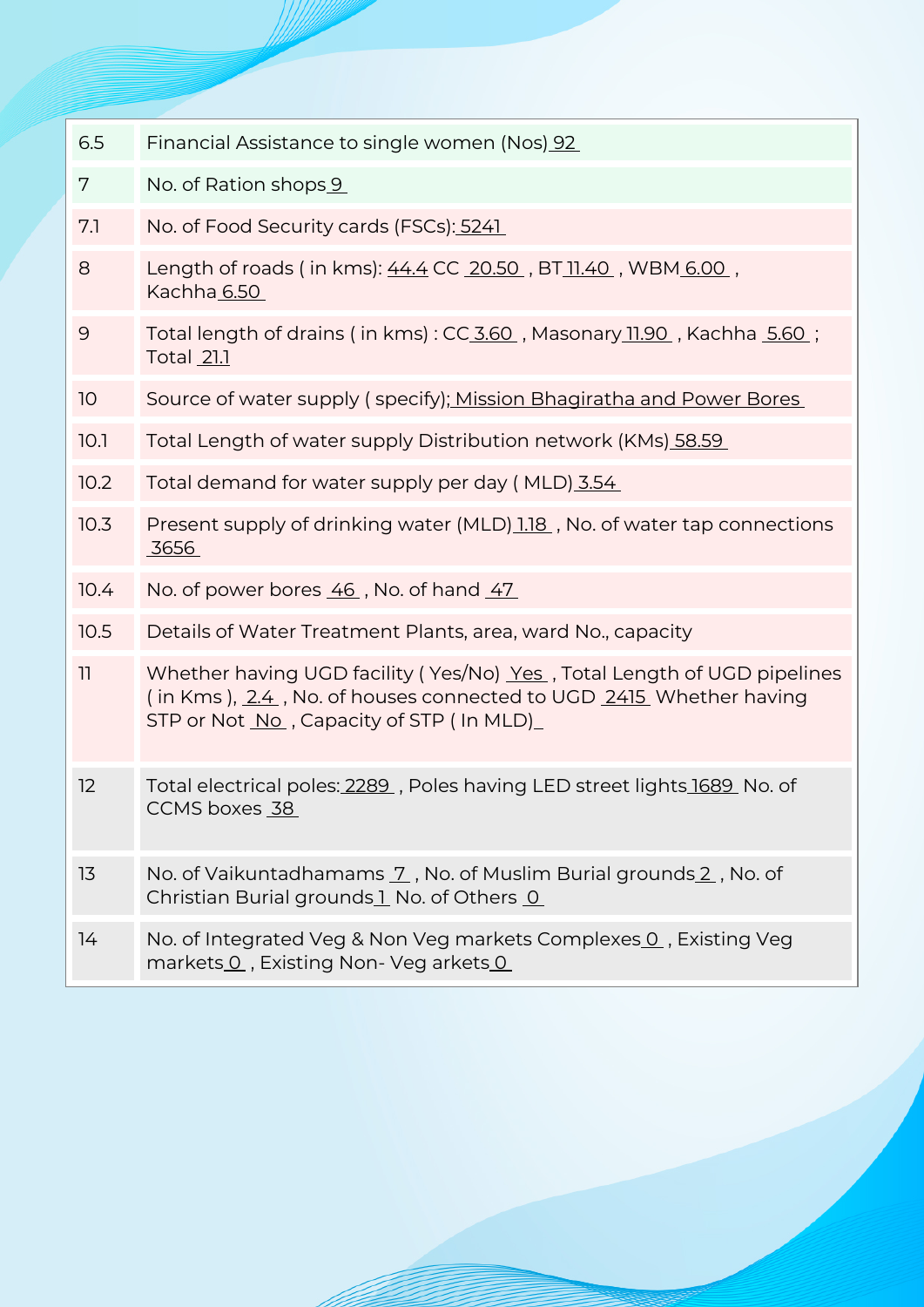| 15   | Total No. of open Gyms: 0                                                                                                                                                                                                                                                                        |
|------|--------------------------------------------------------------------------------------------------------------------------------------------------------------------------------------------------------------------------------------------------------------------------------------------------|
| 16   | Total approved layouts: 33, Total No of Layout open spaces: 44 Extent (<br>in acres <u>) 18.00</u>                                                                                                                                                                                               |
| 17   | Total No. of Parks 0, Total No. of Play grounds 0                                                                                                                                                                                                                                                |
| 18   | Government Institutions (Nos): 22                                                                                                                                                                                                                                                                |
| 18.1 | Schools 8, Primary Health Centers 1, Area Hospitals 0, District<br>Hospitals 0, Medical Colleges 0, Intermediate Colleges 1,<br>Engineering Colleges 0, Degree Colleges 1, Polytechnic College 0,<br>Universities 0, Research Institutes 0, Others (PI specify) 1, Anganvadis<br>10 <sup>°</sup> |
| 18.2 | Historical monuments (PI specify) NII, Places of Tourist attraction (PI<br>specify) NIL                                                                                                                                                                                                          |
| 19   | No. of Water Bodies: 4                                                                                                                                                                                                                                                                           |
| 20   | No. of Street Vending Zones: Red Zone 0, Green Zone 0, Amber Zone 0                                                                                                                                                                                                                              |
| 21   | No. of Municipal Complexes 2, No. of shops in Complexes 13                                                                                                                                                                                                                                       |
| 22   | Total Community halls 8, No.of Mahila Swashakthi Bhavanalu 0                                                                                                                                                                                                                                     |